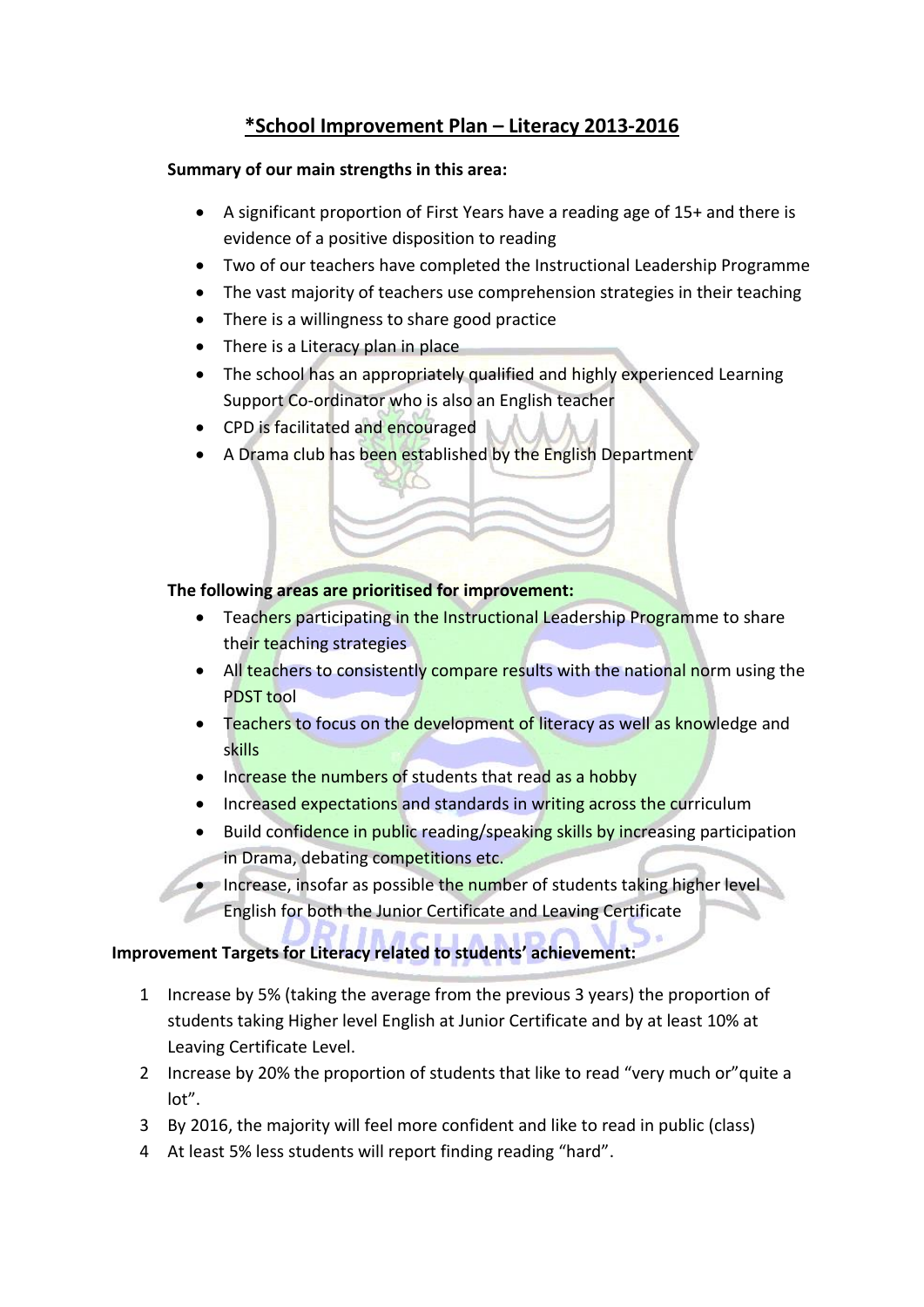#### **Required actions to achieve those targets:**

- 1. All subject teachers to have keyword notice-board / poster in classroom. Subject classrooms to be "print-rich"
- 2. All subject teachers to encourage the use of the **key-word journal** and to explain the key-words during class. According to our SSE students find it helpful when "big words are explained beforehand.
- 3. Keywords in every subject to be examined as part of the school in-house exams
- 4. All subject teachers to encourage reading where possible. This might involve subscriptions to relevant magazine/paper for the class. This has been done very effectively in Agricultural Science, for example using the "Farmers' Journal". When students are asked to *read* a topic for homework, they must be asked to take this down in the Homework Journal.
- 5. All teachers to regularly check homework for punctuation and spelling and clearly indicate on corrections when errors in these areas occur. According to our survey of parents, 78% of parents are satisfied that teachers regularly check homework for spelling and punctuation.
- 6. Where the syllabus allows, teachers should take into account the reading preferences of the students.
- 7. Some students may have already read prescribed materials before entering First Year. Students will be surveyed by the English teachers at the beginning of First year to establish what they have already read.
- 8. Paired reading activities where appropriate.
- 9. Increase the opportunities for students to speak in public  $-$  ie: school management to encourage and facilitate teachers to organise more debates, public speaking, "spellathon", drama and talent shows.
- 10. Management to continue to timetable English classes for each year concurrently, where possible. This will facilitate pass/honours classes.
- 11. Resources to be used, where appropriate to provide extra help and encouragement to the Higher level students.
- 12. Learning Support Co-ordinator and English Dept to organise Literacy Information Evening for parents of First Years on an annual basis.
- 13. Students with reading/writing difficulties to be identified and referred to Learning Support co-ordinator at an early stage.
- 14. Weekly meetings with Learning Support co-ordinator as part of the Pastoral Care and Student Support Team
- 15. Management to award students with book vouchers as prizes rather than cash prizes.
- 16. Reading for information: ie: more school notice boards, digital display with news in main lobby. School web-site to be improved to provide more up to date information that students will be interested in reading.